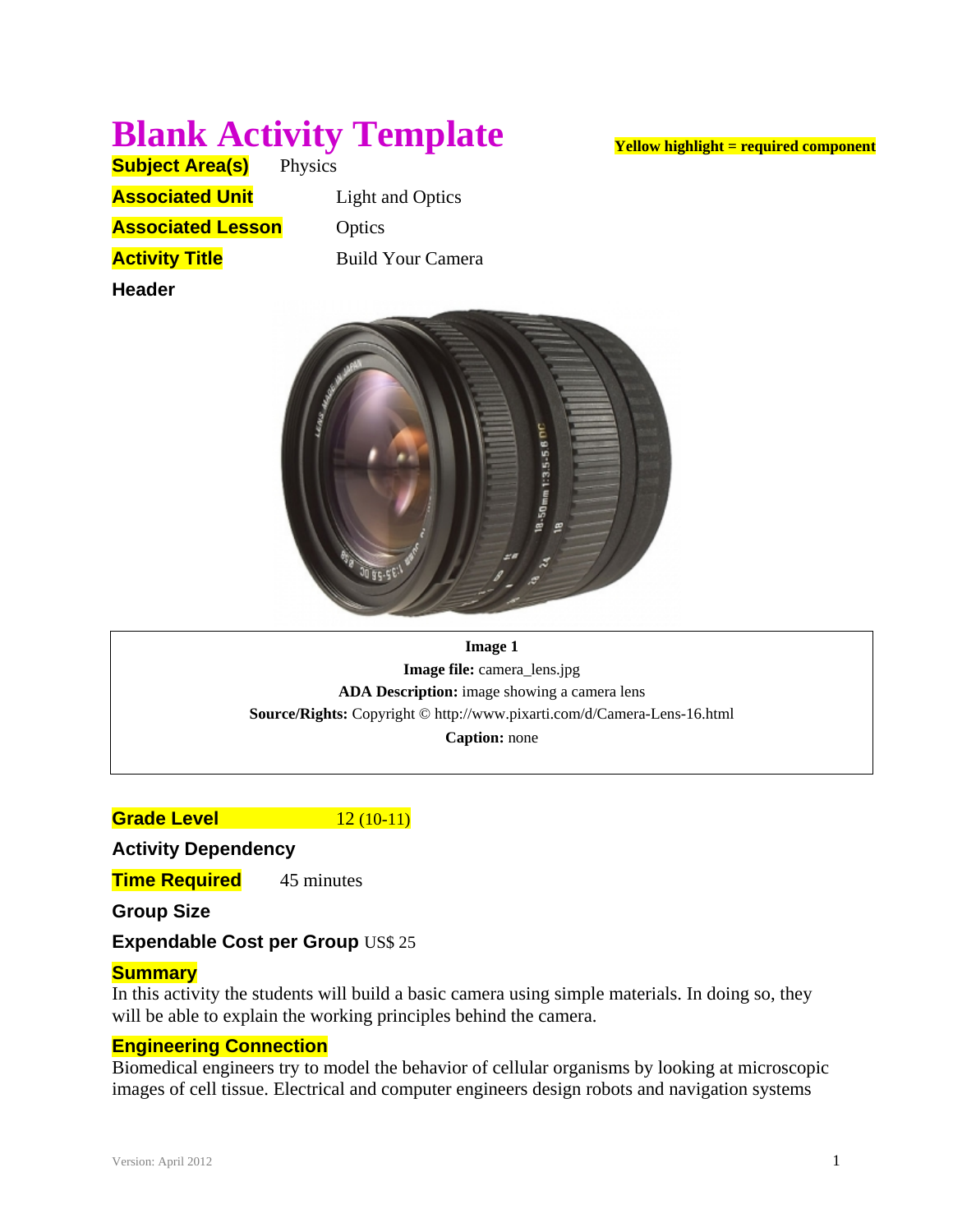based on images acquired through CCD or CMOS cameras. In fact, whether it is a microscope or a camera, imaging systems are widely used in the engineering field, and their working principles obey the same optics and physics laws. Another emerging branch of optical engineering which deals with optics is Nano-photonics or Nano-optics which involves the study of the behavior of light on the nanometers scale.

# **Engineering Category** = #1

Choose the category that best describes this activity's amount/depth of engineering content:

- 1. Relating science and/or math concept(s) to engineering
- 2. Engineering analysis or partial design
- 3. Engineering design process

#### **Keywords**

Camera, lens, focal length, waves, optics

## **Educational Standards**

Texas TEKS

#### **Pre-Requisite Knowledge**

#### **Learning Objectives**

After this activity, students should be able to:

- Understand the working principles behind a lens
- Understand the working principles behind a camera

# **Materials List**

Each group needs:

- Oatmeal box.
- $\bullet$  Glue.
- Black paint.
- Black spray paint.
- Undeveloped film.
- Chemicals for film development.

To share with the entire class:

None

#### **Introduction / Motivation**

As an optical engineer, you are asked to build a high resolution camera to image Nano-scale particles. You can only use the materials listed above (see Materials List) to achieve your task. And finally, you will have to report how good the images you capture using the camera you designed.

# **Vocabulary / Definitions**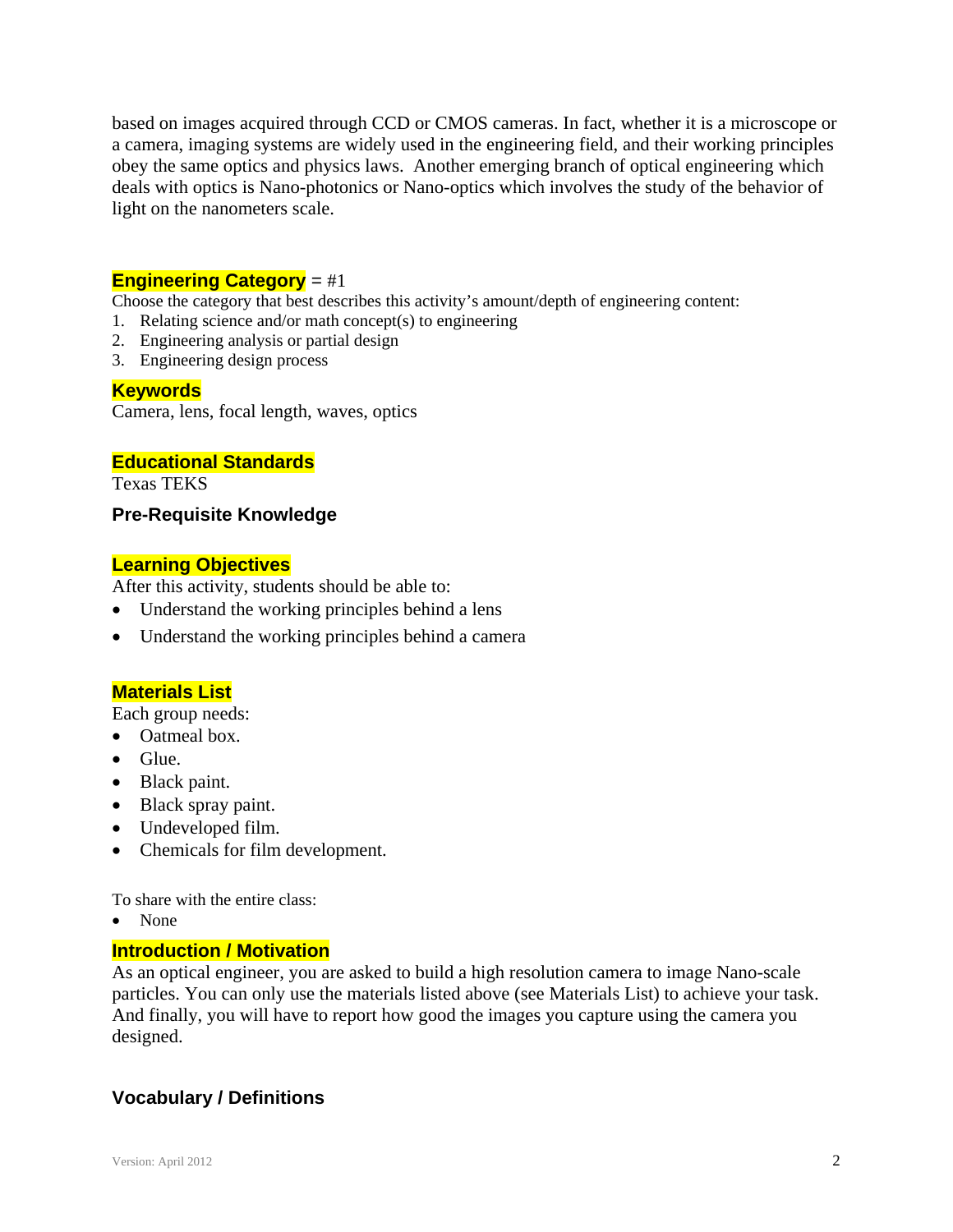| <b>Word</b> | <b>Definition</b> |
|-------------|-------------------|
|             |                   |
|             |                   |
|             |                   |
|             |                   |

# **Procedure**

#### **Background**

Although the pin-hole camera is a simple apparatus without a lens, it gives the students useful intuition on the working of optical systems. The construction does not require sophisticated tools as can be seen in the material list.

#### **Before the Activity**

• Play the video from the website: http://www.howcast.com/videos/160199-How-to-Make-a-Pinhole-Camera, this will introduce the procedure to the students.

#### **With the Students**

- 1. Clean the box. Clean out the inside of the oatmeal box, making sure no oatmeal dust or oats are left inside.
- 2. Remove top and bottom. Remove the plastic top and bottom from the oatmeal box.
- 3. Glue the bottom. Add a bead of white glue around the lip of the bottom and reattach it. This will ensure no light comes in through the seam.
- 4. Paint it black. Spray paint the inside of the oatmeal box with black paint and let dry. Repeat if necessary. Also spray paint the bottom. Let it dry.
- 5. Paint the top. While the top is off, add contact paper to the box top, and then spray paint it black. Make sure it will still fit on the box.
- 6. Cut a door. Use the craft knife to cut a 3-sided rectangle—a long door—about 1.5 inches wide and half an inch tall into the side of the box.
- 7. Cut a square. Cut a 2.5-inch square out of heavy aluminum foil.
- 8. Poke a hole. Using the No. 16 needle, carefully poke a hole into the center of your aluminum square—then sand the hole on both sides with the sandpaper to remove any burrs.
- 9. Poke it again. Re-drill the same hole, and re-sand it a second time.
- 10. Glue the plate. Dab a little epoxy on the edges of pinhole plate with a cotton swab, making sure not to come anywhere close to the pinhole, and place the plate on the inside the oatmeal box, with the pinhole centered in the rectangle you cut earlier.
- 11. Tape the plate. Add a strip of electrical tape on all sides of the plate to further secure it into place. This will also help it from sliding as the epoxy dries.
- 12. Make a latch. Add a small piece of tape to the outside of the small door that can keep it closed, and then put on the box top.
- 13. Load the camera. When you're ready to load your pinhole camera for a shoot, take it into a completely dark room. While in the dark, remove the photo emulsion paper from its wrapping, and place it inside the pinhole camera, curved around the edge, emulsion-side facing the pinhole.
- 14. Close the camera. Close up the box tightly, making sure no light can get in.
- 15. Take your shot. To shoot a scene, point the doorway toward your subject and open the door for about a 20-second exposure.
- 16. Remove paper. After you've taken your shot, return to a dark room and remove the paper, making sure to put it back in the lightproof bag it came in.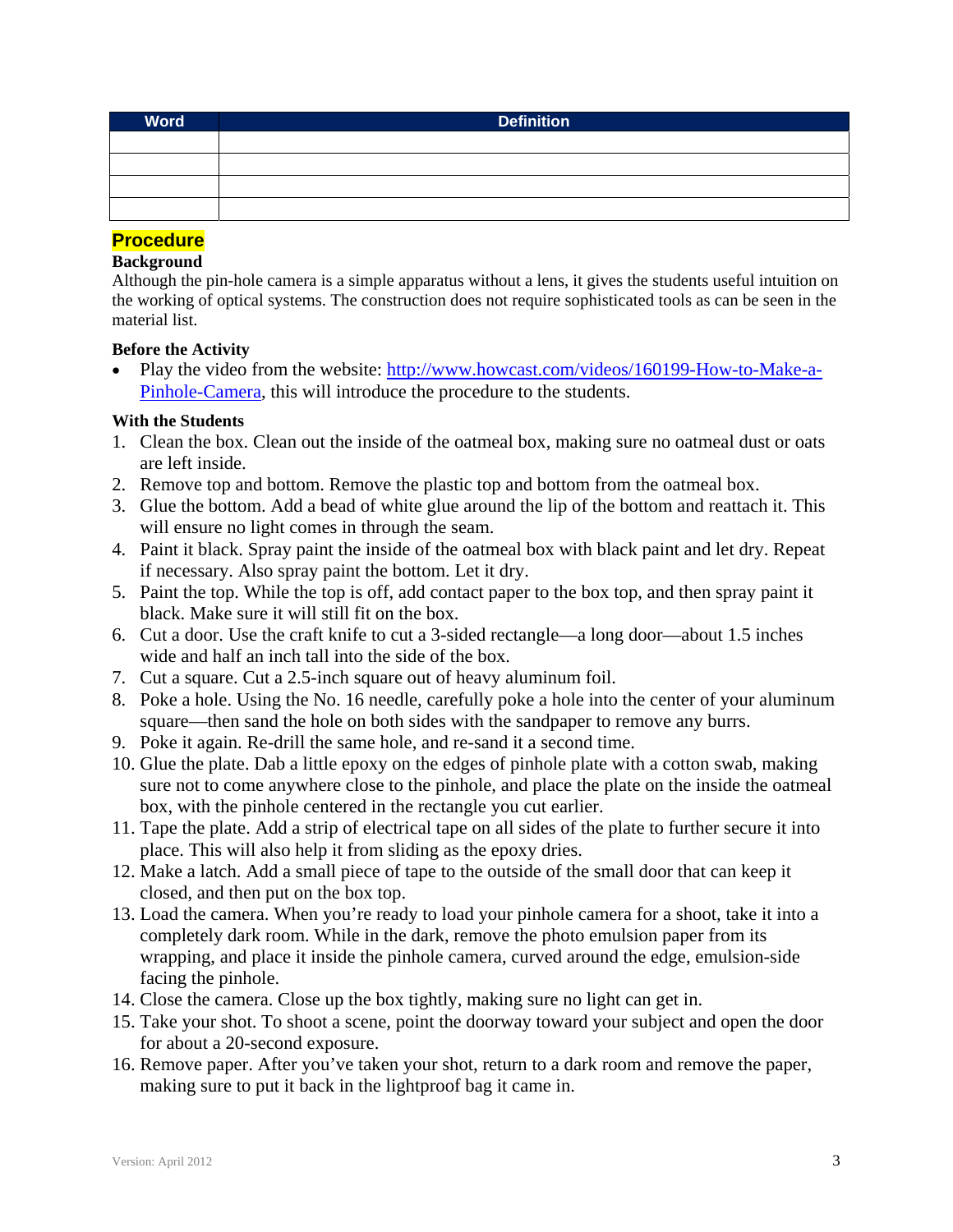17. Develop your film. Either develop the photo yourself in a darkroom if possible, or take the paper a local high-end camera shop to develop it for you.

**Image** Insert Image # or Figure # here (use Figure # if referenced in text)

**Figure 1 Image file:** 2 **ADA Description:** \_\_\_? **Source/Rights:** Copyright © \_\_\_? **Caption:** Figure 1: 2

## **Attachments**

**Safety Issues** 

 $\bullet$ 

**Troubleshooting Tips** 

## **Investigating Questions**

#### **Assessment**

#### **Pre-Activity Assessment**

*Class Discussion:* Discuss optics principles with the students' i.e. concave and convex lenses, focal length of a lens and properties of light waves.

# **Activity Embedded Assessment**

*None*

#### **Post-Activity Assessment**

*Writing:* The students will write a brief report describing the quality of the picture they acquired using the camera they built.

#### **Activity Extensions**

#### **Activity Scaling**

- For lower grades, this activity can be conducted by a group of four.
- For upper grades, this activity can be conducted by a group of two.

#### **Additional Multimedia Support**

#### **References**

Nano-photonics:

http://en.wikipedia.org/wiki/Nanophotonics

How to Make a Pinhole Camera:

http://www.howcast.com/videos/160199-How-to-Make-a-Pinhole-Camera